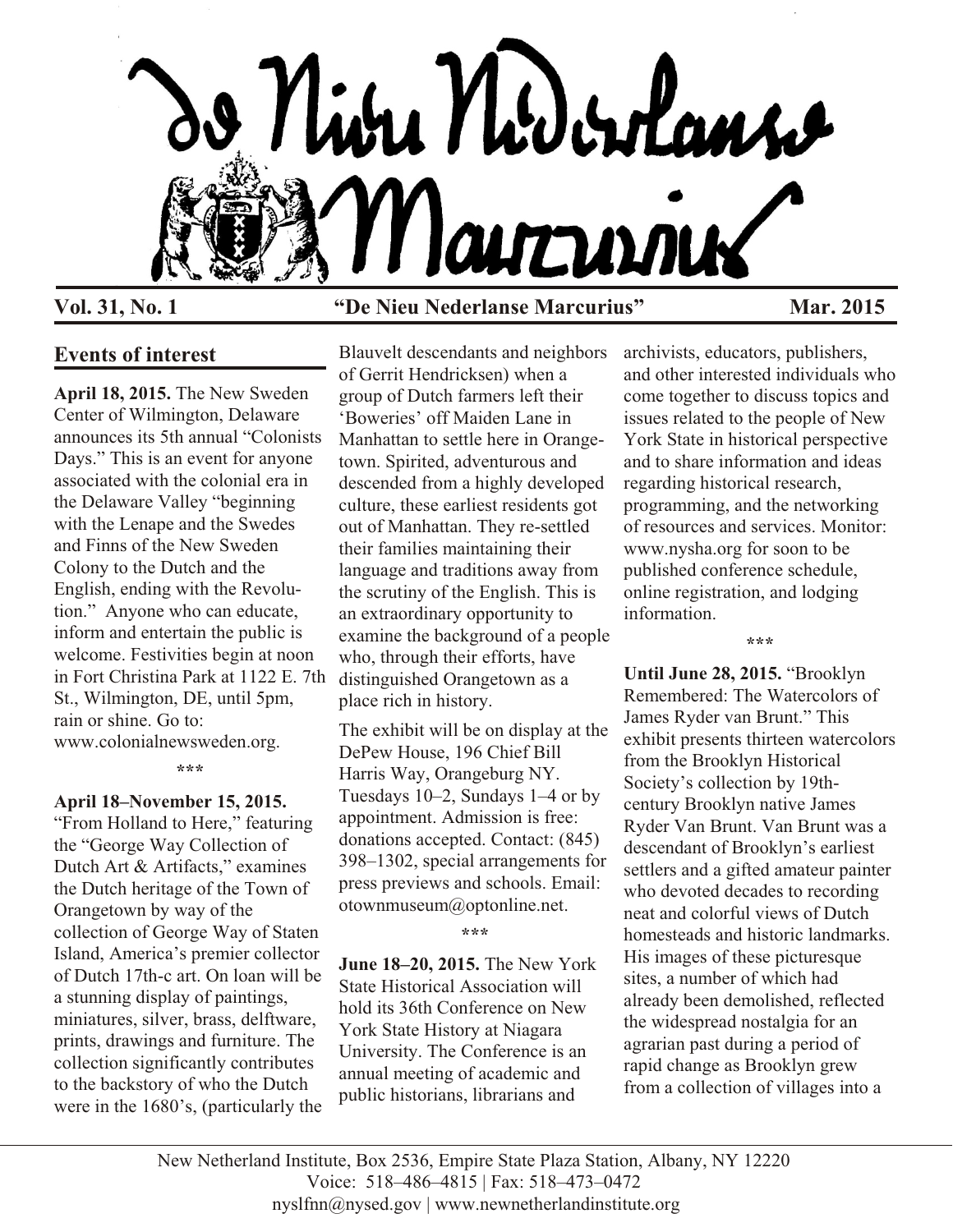city. For additional information, go to: www.brooklynhistory.org.

# **Save the Date**

#### **September 17–19, 2015.**

"The Dutch in America Across the Centuries: Connections and Comparisons,"will be the theme of this year's New Netherland Seminar to be held in Albany and jointly sponsored by the NNI and the Association for the Advancement of Dutch–American Studies (AADAS).

# **Publications**

The *New York Family History Research Guide and Gazetteer* is the first book of its kind. More than 100 experts have reviewed and contributed content about local and regional resources and key topics in New York family history. The result is a book of 856 pages with:

Chapters on major record groups and research resources, including the most up-to-date and comprehensive review of New York State's extremely complicated vital records system

Information on research resources for sixteen major ethnic and twelve major religious groups that have lived in New York

Gazetteers, maps, and research guides to each of New York's 62 counties, including the five boroughs of New York City

More than 100 separate, categorized, special topic bibliographies vetted by genealogists

Timelines of key events in New York history 1609–1945 that impact genealogical research

An index of over 11,000 place names and place-name variants past and present, the first published gazetteer of its kind since 1872. Order on line: bit.ly/1JrJTV0

**\*\*\***

D.J. Noorlander "'For the maintenance of the true religion': Calvinism and the Directors of the Dutch West India Company." His article appears in the new electronic version of the Sixteenth Century Journal: The Journal of Early Modern Studies. Go to: escj.org.

**\*\*\***

In 2013 the New Netherland Seminar was held in New Castle, Delaware. The theme was "The Dutch on the Delaware: New Netherland's South River." The conference demonstrated how intertwined relations were between the Swedes and Dutch in the 17th c. About half of the more than100 attendees were of Swedish ancestry and/or members of Swedish– American societies.

Last year, on the occasion of 400 years of Swedish–Dutch relations, the Embassy of Sweden in The Hague initiated a book presentation entitled *The Swedes and the Dutch were made for each other*. The book was written by authors from a variety of fields who approached this relationship from their unique perspectives. In Part I a chapter is devoted to "Neighbors in America: New Netherland and New Sweden." For access to this book, go to: bit.ly/1EJgjUG.

# **Walter Liedtke**

The art world mourns the tragic loss of Walter Liedtke, eminent curator and scholar of Dutch and Flemish paintings at the Metropolitan Museum of Art for 35 years. He was one of the six people who died in the Metro–North train accident on February 3, 2015, in Valhalla, NY. The many major exhibitions he organized at the Met were revered by scholars and embraced by millions of visitors, including Rembrandt/Not Rembrandt, Vermeer and the Delft School, The Age of Rembrandt, Vermeer's Masterpiece "The Milkmaid," and the recent El Greco in New York. Besides catalogues accompanying those and other exhibitions, he masterfully catalogued the Museum's Dutch and Flemish paintings collection and was at work cataloguing the Met's Spanish paintings. RIP

# **Call for Sailors!**

The replica ship Half Moon is issuing a muster call for experienced sailors. The ship will leave Verplanck before mid-March for farewell celebrations in NYC and participation in a feature film being shot in Boston. After filming the ship will rendezvous with a transatlantic transport vessel in RI for its transfer to the Netherlands. May 22–23 will occasion the ship's arrival in Hoorn, culminating in Dr. Andrew Hendricks's formal hand over of the helm to the Westfries Museum. If you want to join the crew, reply to:  $\leq$  musterroll $\omega$ newnetherland museum.org> as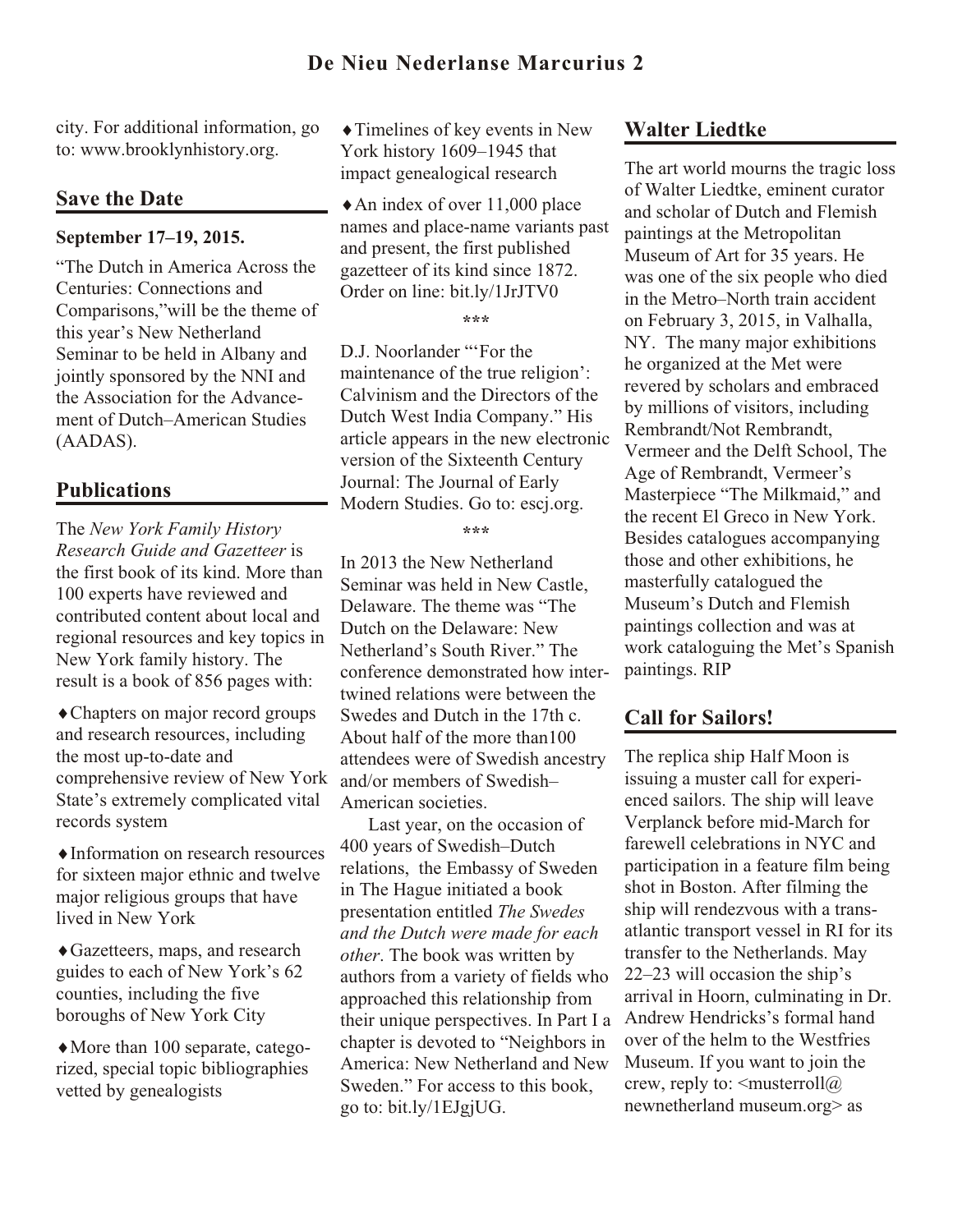soon as possible with telephone number and qualifications. For details of the "crew call" go to: goo.gl/3myqX6.

# **NNI News**

Join us for the Annual General Meeting of the New Netherland Institute being held at the University Club of Albany, 141 Washington Avenue at Dove Street, Albany NY 12210 on Saturday, **May 16** beginning at 10:15 am. At the business meeting, Dennis Maika, our Associate for Education will provide an update on curriculum related activities and Peter Christoph, Director Emeritus, New York State Library Manuscripts and Special Collections will talk about his current research activities.

At 1:30 our featured speaker, Jeroen Dewulf, Associate Professor in the Department of German at UC Berkeley will speak on "A strong barbaric accent': America's Dutch-speaking black community from 17th-c New Netherland to19th-c New York and New Jersey."

Although it is estimated that as late as the mid-eighteenth century some sixteen to twenty percent of the slaves in New York and New Jersey spoke (some) Dutch, very little research has been done on America's Dutch-speaking black community. Despite the paucity of sources, this presentation attempts to provide an overview of the importance of the Dutch language for the black community from the 17-c colony of New Netherland to

nineteenth-century New York and New Jersey. It also raises the question of whether not only Dutch-speaking whites, but also blacks may have played a role in the transmission of Dutch linguistic elements into American English.

Dr. Dewulf teaches courses in both German Studies and Dutch Studies. He is the current director of Berkeley's Institute of European Studies. As the incumbent of the Queen Beatrix Chair, he is also the director of the Dutch Studies Program and chair of the Executive Committee of the Designated Emphasis in Dutch Studies for graduate students. As an affiliated member of the Center for African Studies and core member of the faculty board of the Latin American Studies Graduate Group, he is also active in the field of African Studies and Latin–American Studies.

Both members and nonmembers of NNI are welcome to attend the business meeting, luncheon, and/or program. Further details will be found on our web site.

#### **\*\*\***

NNI announces the Clague and Carol Van Slyke Prize for the best article published since 2013. Four copies of articles for consideration (non returnable) must be submitted by the author, editor, colleague, or other interested party by 1 April, 2015. Articles should be sent in hard copy to the Article Prize Committee, New Netherland Institute, P.O. Box 2536, Empire State Plaza Station, Albany, NY

12220–0536. You may inform us before the deadline by email that you plan to submit an article for consideration. The winner will be notified by August 1, 2015 and the prize will be presented at the annual New Netherland Seminar in Albany on September 17–19.

**\*\*\***

Nominations are now being accepted for the 2015 Kenney Award for contributions to colonial Dutch studies and to understanding the Dutch significance in North America. Deadline is April 15th. Application details can be found on our website.

### **Totidem Verbis**

Our offering for this issue by Peter A. Douglas is quite appropriate for this time of year. Read on!

# **The South Sea Voyage of Jacob Roggeveen 1721–1723**

From the 15th to the 18th century, one of the great legends among the seafaring and trading nations was the existence of a vast southern continent, *Terra Australis*. This hypothetical continent was imagined to encompass Antarctica and extend far into the South Sea (Pacific Ocean). The discovery of Australia, New Zealand, and many of the South Sea Islands was the outcome of the search for this land. Several of these discoverers were Dutch, and as the navigators of many countries gradually explored the southern ocean they finally realized that Antarctica was not